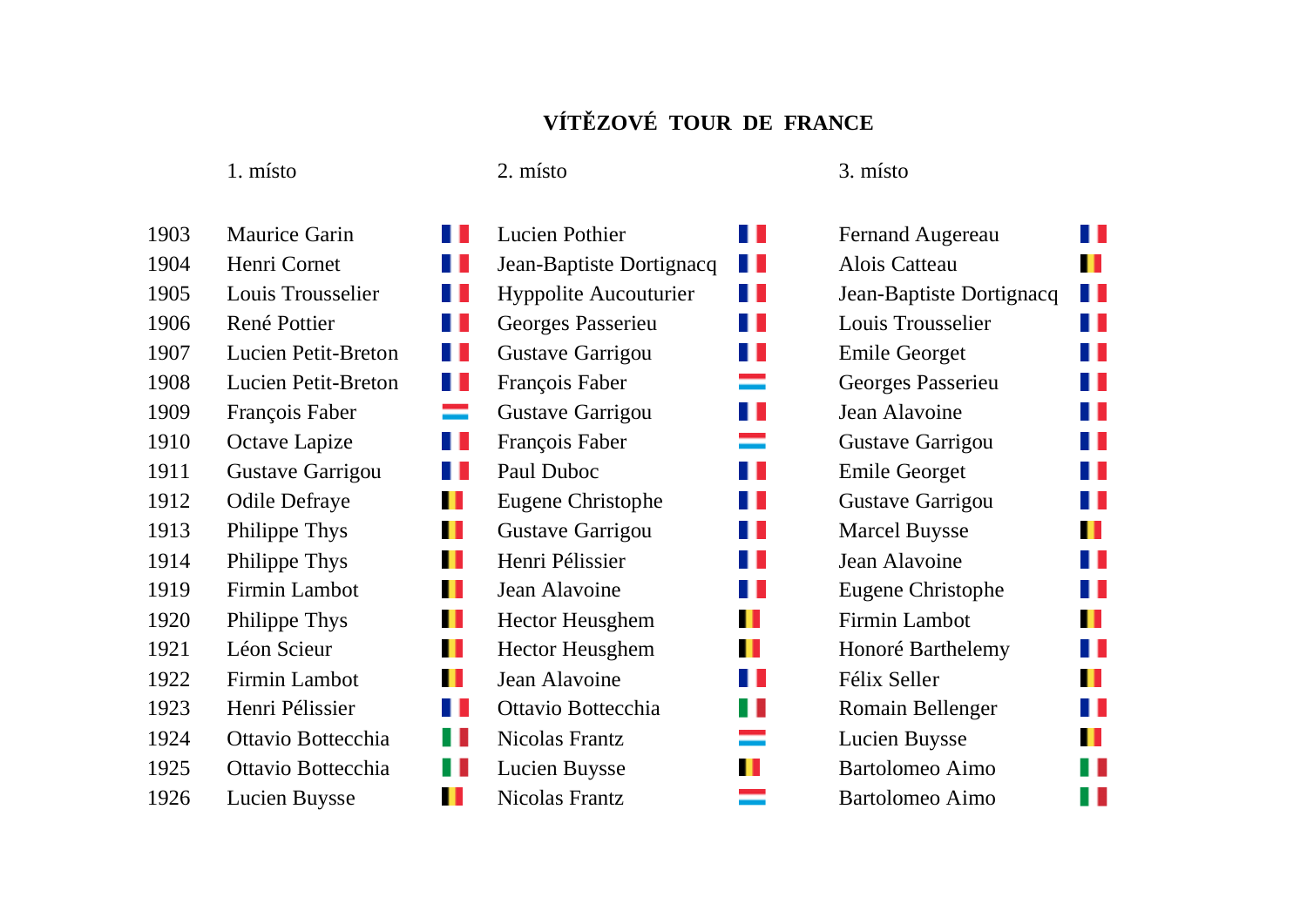| 1927 | <b>Nicolas Frantz</b>  |
|------|------------------------|
| 1928 | <b>Nicolas Frantz</b>  |
| 1929 | <b>Maurice Dewaele</b> |
| 1930 | André Leducq           |
| 1931 | <b>Antonin Magne</b>   |
| 1932 | André Leducq           |
| 1933 | Georges Speicher       |
| 1934 | <b>Antonin Magne</b>   |
| 1935 | <b>Romain Maes</b>     |
| 1936 | Sylvère Maes           |
| 1937 | Roger Lapébie          |
| 1938 | Gino Bartali           |
| 1939 | Sylvère Maes           |
| 1947 | <b>Jean Robic</b>      |
| 1948 | Gino Bartali           |
| 1949 | Fausto Coppi           |
| 1950 | Ferdi Kübler           |
| 1951 | Hugo Koblet            |
| 1952 | Fausto Coppi           |
| 1953 | <b>Louison Bobet</b>   |
| 1954 | <b>Louison Bobet</b>   |
| 1955 | <b>Louison Bobet</b>   |
| 1956 | <b>Roger Walkowiak</b> |

| era<br>Bar           | <b>Maurice Dewaele</b>     |
|----------------------|----------------------------|
| =                    | André Leducq               |
| Ш                    | Giuseppe Pancera           |
|                      | Learco Guerra              |
| 11                   | Jef Demuysere              |
| ╻╻                   | <b>Kurt Stoepel</b>        |
| ╻╻                   | Learco Guerra              |
| H                    | Giuseppe Martano           |
| Ш                    | Ambrogio Morelli           |
| Ш                    | <b>Antonin Magne</b>       |
| ш                    | Mario Vicini               |
| ш                    | Félicien Vervaecke         |
| Ш                    | René Vietto                |
| ш                    | <b>Edouard Fachleitner</b> |
| H                    | <b>Brik Schotte</b>        |
| H                    | Gino Bartali               |
| $\div$               | <b>Stan Ockers</b>         |
| $\ddot{\phantom{1}}$ | Raphaël Geminiani          |
|                      | <b>Stan Ockers</b>         |
|                      | Jean Mallejac              |
|                      | Ferdi Kübler               |
|                      | Jean Brankart              |
|                      | <b>Gilbert Bauvin</b>      |

| Lucien Vervaecke          |
|---------------------------|
| <b>Maurice Dewaele</b>    |
| <b>Jef Demuysere</b>      |
| <b>Antonin Magne</b>      |
| Antonio Pesenti           |
| <b>Francesco Camusso</b>  |
| Giuseppe Martano          |
| Roger Lapébie             |
| Félicien Vervaecke        |
| <b>Félicien Vervaecke</b> |
| Leo Amberg                |
| <b>Victor Cosson</b>      |
| Lucien Vlaemynck          |
| Pierre Brambilla          |
| <b>Guy Lapebie</b>        |
| Jacques Marinelli         |
| <b>Louison Bobet</b>      |
| <b>Lucien Lazarides</b>   |
| <b>Bernardo Ruiz</b>      |
| Giancarlo Astrua          |
| Fritz Schär               |
| <b>Charly Gaul</b>        |
| <b>Jan Adriaensens</b>    |
|                           |

 $\blacksquare$ 

H I H.

H.

 $\mathbf{L}$ 

 $\overline{\phantom{a}}$ 

H.

 $\mathcal{A}$ 

a la

H I

 $\mathbb{R}^n$ 

 $\mathbf{L}$ 

 $\blacksquare$ 

 $\blacksquare$ 

 $\mathbb{R}^n$ 

H I

 $\mathbf \mathbf I$ 

H

 $\div$ 

 $\mathbf{I}$ 

 $\blacksquare$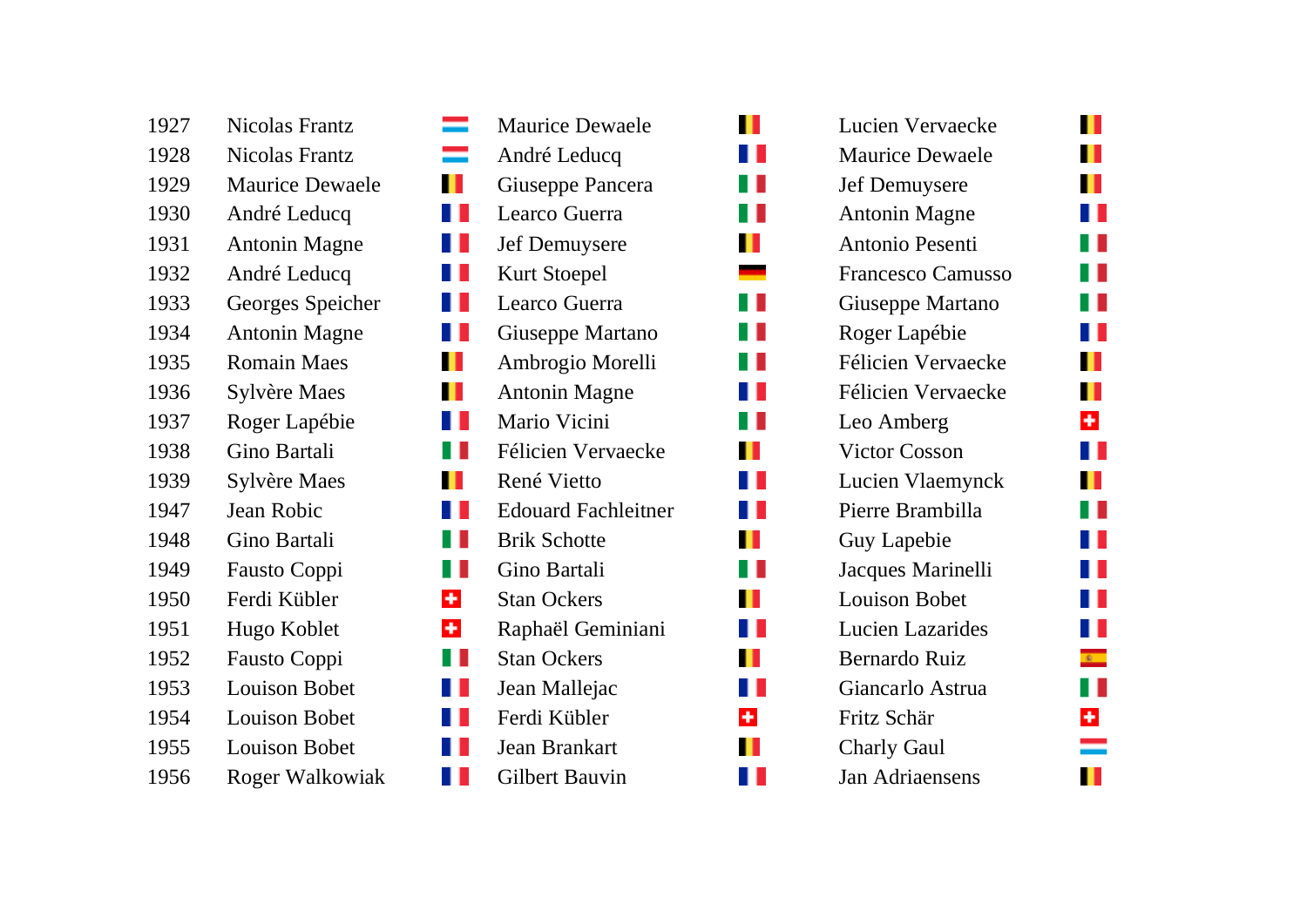| 1957 | Jacques Anquetil           |
|------|----------------------------|
| 1958 | <b>Charly Gaul</b>         |
| 1959 | <b>Federico Bahamontes</b> |
| 1960 | <b>Gastone Nencini</b>     |
| 1961 | Jacques Anquetil           |
| 1962 | Jacques Anquetil           |
| 1963 | Jacques Anquetil           |
| 1964 | Jacques Anquetil           |
| 1965 | Felice Gimondi             |
| 1966 | Lucien Aimar               |
| 1967 | Roger Pingeon              |
| 1968 | Jan Janssen                |
| 1969 | <b>Eddy Merckx</b>         |
| 1970 | <b>Eddy Merckx</b>         |
| 1971 | <b>Eddy Merckx</b>         |
| 1972 | <b>Eddy Merckx</b>         |
| 1973 | Luis Ocaña                 |
| 1974 | <b>Eddy Merckx</b>         |
| 1975 | <b>Bernard Thévenet</b>    |
| 1976 | Lucien Van Impe            |
| 1977 | <b>Bernard Thévenet</b>    |
| 1978 | <b>Bernard Hinault</b>     |
| 1979 | <b>Bernard Hinault</b>     |

|                     | <b>Marcel Janssens</b>     |
|---------------------|----------------------------|
| e e de              | <b>Vito Favero</b>         |
| $\mathbf{R}$        | Henry Anglade              |
| H                   | Graziano Battistini        |
| T                   | Guido Carlesi              |
| II                  | <b>Josef Planckaert</b>    |
| n                   | <b>Federico Bahamontes</b> |
| T                   | <b>Raymond Poulidor</b>    |
| T                   | <b>Raymond Poulidor</b>    |
| ш                   | Jan Janssen                |
| H                   | Julio Jiménez              |
| and and all         | Herman Van Springel        |
| П                   | Roger Pingeon              |
| Ш                   | <b>Joop Zoetemelk</b>      |
| Ш                   | <b>Joop Zoetemelk</b>      |
| П                   | Felice Gimondi             |
| $\mathbf{R}$        | <b>Bernard Thévenet</b>    |
| $\mathbf \mathbf I$ | <b>Raymond Poulidor</b>    |
| U                   | <b>Eddy Merckx</b>         |
|                     | Joop Zoetemelk             |
|                     | Hennie Kuiper              |
|                     | <b>Joop Zoetemelk</b>      |
|                     | Joop Zoetemelk             |

 $\blacksquare$ 

H.

H I

H.

 $\mathbf{L}$ 

 $\blacksquare$ 

 $\mathbb{R}^+$ 

 $\mathbb{R}^{\mathbb{Z}}$ 

H

 $\equiv$ 

 $\mathbf{R}$ 

 $\mathbf{L}$ 

Ľ

 $\frac{1}{2}$ 

H.

 $\blacksquare$ 

H

 $\blacksquare$ 

mana ang pag-

| <b>Adolf Christian</b>     |
|----------------------------|
| Raphaël Geminiani          |
| Jacques Anquetil           |
| <b>Jan Adriaensens</b>     |
| <b>Charly Gaul</b>         |
| <b>Raymond Poulidor</b>    |
| <b>José Perez-Frances</b>  |
| <b>Federico Bahamontes</b> |
| Gianni Motta               |
| <b>Raymond Poulidor</b>    |
| <b>Franco Balmamion</b>    |
| <b>Ferdinand Bracke</b>    |
| <b>Raymond Poulidor</b>    |
| Gösta Pettersson           |
| Lucien Van Impe            |
| <b>Raymond Poulidor</b>    |
| José Manuel Fuente         |
| Vicente Lopez-Carril       |
| Lucien Van Impe            |
| <b>Raymond Poulidor</b>    |
| Lucien Van Impe            |
| Joaquim Agostinho          |
| Joaquim Agostinho          |
|                            |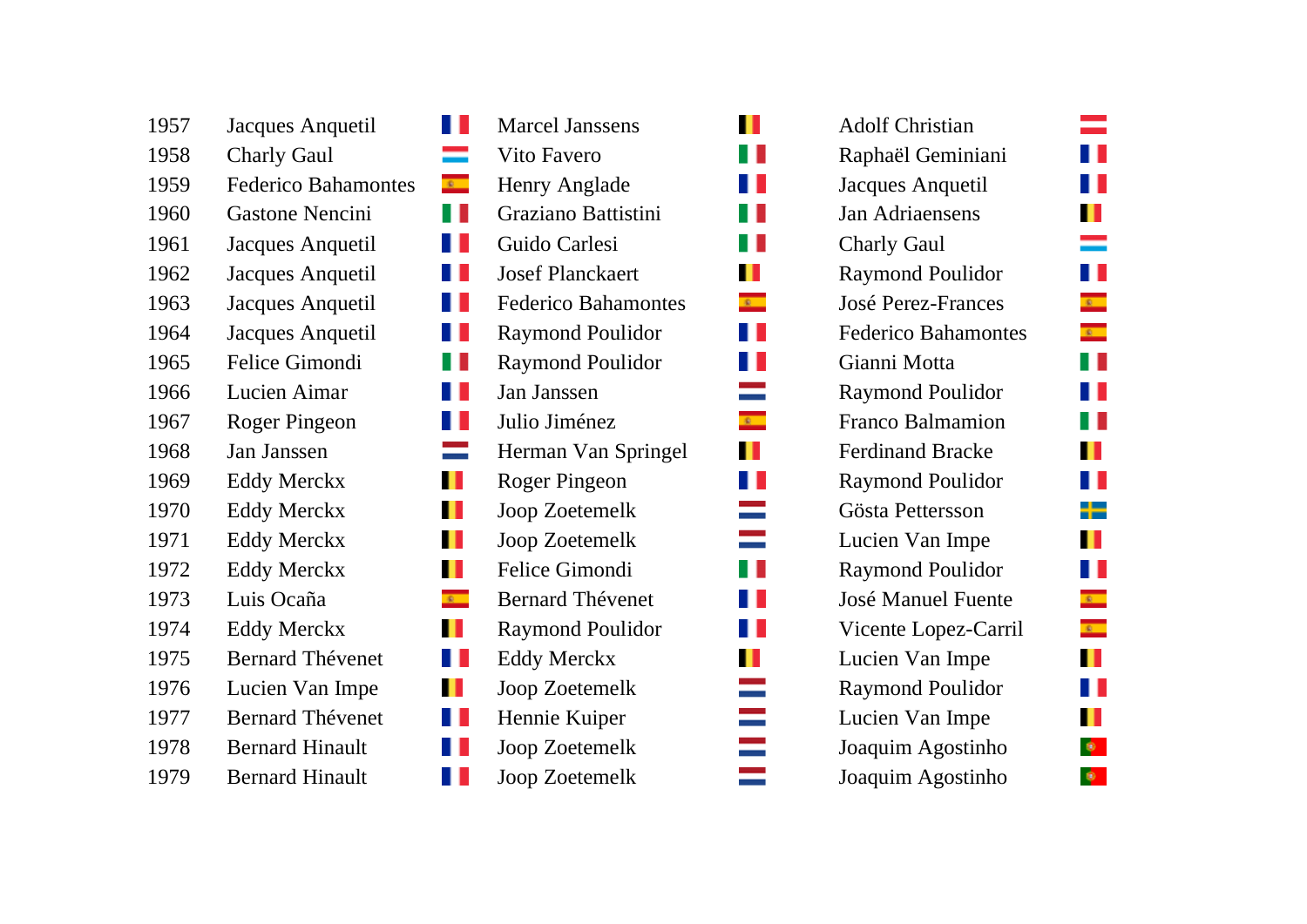| 1980 | Joop Zoetemelk         | $\equiv$        | Hennie Kuiper                     | <b>Raymond Martin</b>   |
|------|------------------------|-----------------|-----------------------------------|-------------------------|
| 1981 | <b>Bernard Hinault</b> | H               | Lucien Van Impe                   | Robert Alban            |
| 1982 | <b>Bernard Hinault</b> | Ш               | Joop Zoetemelk                    | Johan Van der Veld      |
| 1983 | Laurent Fignon         | . .             | Angel Arroyo<br>$\Phi_{\rm{max}}$ | Peter Winnen            |
| 1984 | Laurent Fignon         | . .             | <b>Bernard Hinault</b>            | Greg LeMond             |
| 1985 | <b>Bernard Hinault</b> | . .             | Greg LeMond                       | Stephen Roche           |
| 1986 | Greg LeMond            | <u>ss –</u>     | <b>Bernard Hinault</b>            | Urs Zimmermann          |
| 1987 | <b>Stephen Roche</b>   | a L             | Pedro Delgado<br>$\mathbf{R}$     | Jean-François Berna     |
| 1988 | Pedro Delgado          | $\mathbf{R}$    | <b>Steven Rooks</b>               | Fabio Parra             |
| 1989 | Greg LeMond            | ≝               | Laurent Fignon<br>. .             | Pedro Delgado           |
| 1990 | Greg LeMond            | ▓▆              | Claudio Chiappucci                | Erik Breukink           |
| 1991 | Miguel Indurain        | $\mathbf{R}$    | Gianni Bugno                      | Claudio Chiappucci      |
| 1992 | Miguel Indurain        | $\mathbf{R}$    | Claudio Chiappucci<br>. .         | Gianni Bugno            |
| 1993 | Miguel Indurain        | $\mathbf{R}$    | <b>Tony Rominger</b><br>÷         | Zenon Jaskuła           |
| 1994 | Miguel Indurain        | $\mathbf{R}$ .  | Piotr Ugrjumov                    | Marco Pantani           |
| 1995 | Miguel Indurain        | $\mathbf{R}$    | $\ddot{}$<br>Alex Zülle           | <b>Bjarne Riis</b>      |
| 1996 | <b>Bjarne Riis</b>     | ╊               | Jan Ullrich                       | <b>Richard Virenque</b> |
| 1997 | Jan Ullrich            |                 | <b>Richard Virenque</b>           | Marco Pantani           |
| 1998 | Marco Pantani          | H               | Jan Ullrich                       | <b>Bobby Julich</b>     |
| 1999 | <b>Lance Armstrong</b> | $\frac{1}{2}$   | Alex Zülle<br>÷                   | Fernando Escartin       |
| 2000 | <b>Lance Armstrong</b> | ▀               | Jan Ullrich                       | Joseba Beloki           |
| 2001 | <b>Lance Armstrong</b> | <u>sta</u>      | Jan Ullrich                       | Joseba Beloki           |
| 2002 | <b>Lance Armstrong</b> | $\frac{1}{100}$ | $\mathbf{R}$<br>Joseba Beloki     | Raimondas Rumšas        |
|      |                        |                 |                                   |                         |

| 1980 | Joop Zoetemelk                               | Hennie Kuiper           |                | <b>Raymond Martin</b>   |
|------|----------------------------------------------|-------------------------|----------------|-------------------------|
| 1981 | <b>Bernard Hinault</b><br>Ш                  | Lucien Van Impe         | ш              | Robert Alban            |
| 1982 | <b>Bernard Hinault</b><br>Ш                  | Joop Zoetemelk          |                | Johan Van der Veld      |
| 1983 | Laurent Fignon<br>Ш                          | Angel Arroyo            | $\mathbf{R}$   | Peter Winnen            |
| 1984 | Laurent Fignon<br>Ш                          | <b>Bernard Hinault</b>  |                | Greg LeMond             |
| 1985 | <b>Bernard Hinault</b><br>Ш                  | Greg LeMond             |                | Stephen Roche           |
| 1986 | Greg LeMond<br><u>se – </u>                  | <b>Bernard Hinault</b>  |                | Urs Zimmermann          |
| 1987 | <b>Stephen Roche</b><br>a ka                 | Pedro Delgado           | $\mathbf{R}$   | Jean-François Berna     |
| 1988 | Pedro Delgado<br>$\mathbf{R}_{\mathrm{max}}$ | <b>Steven Rooks</b>     | $\equiv$       | Fabio Parra             |
| 1989 | Greg LeMond<br><u>ss –</u>                   | Laurent Fignon          |                | Pedro Delgado           |
| 1990 | Greg LeMond<br>se –                          | Claudio Chiappucci      |                | Erik Breukink           |
| 1991 | Miguel Indurain<br>$\mathbb{R}^m$            | Gianni Bugno            |                | Claudio Chiappucci      |
| 1992 | Miguel Indurain<br>$\mathbb{R}^n$            | Claudio Chiappucci      |                | Gianni Bugno            |
| 1993 | $\mathbb{R}^m$<br>Miguel Indurain            | Tony Rominger           | $\ddot{}$      | Zenon Jaskuła           |
| 1994 | $\mathbf{c}$<br>Miguel Indurain              | Piotr Ugrjumov          |                | Marco Pantani           |
| 1995 | Miguel Indurain<br>$\mathbb{R}^n$            | Alex Zülle              | $\color{red}+$ | <b>Bjarne Riis</b>      |
| 1996 | ╬<br><b>Bjarne Riis</b>                      | Jan Ullrich             |                | <b>Richard Virenque</b> |
| 1997 | Jan Ullrich                                  | <b>Richard Virenque</b> |                | Marco Pantani           |
| 1998 | Ш<br>Marco Pantani                           | Jan Ullrich             |                | <b>Bobby Julich</b>     |
| 1999 | <b>Lance Armstrong</b><br>$\frac{1}{2}$      | Alex Zülle              | $\color{red}+$ | Fernando Escartin       |
| 2000 | <b>Lance Armstrong</b><br><u>ss –</u>        | Jan Ullrich             |                | Joseba Beloki           |
| 2001 | $\frac{1}{2}$<br><b>Lance Armstrong</b>      | Jan Ullrich             |                | Joseba Beloki           |
| 2002 | <b>Lance Armstrong</b><br>sse –              | Joseba Beloki           | $\mathbf{e}$   | Raimondas Rumšas        |

| 1980 | Joop Zoetemelk         | ═                           | Hennie Kuiper           |                             | <b>Raymond Martin</b>   |
|------|------------------------|-----------------------------|-------------------------|-----------------------------|-------------------------|
| 1981 | <b>Bernard Hinault</b> | H                           | Lucien Van Impe         | Ш                           | Robert Alban            |
| 1982 | <b>Bernard Hinault</b> | ш                           | Joop Zoetemelk          |                             | Johan Van der Velde     |
| 1983 | <b>Laurent Fignon</b>  | W                           | Angel Arroyo            | $\mathbf{R}$                | Peter Winnen            |
| 1984 | Laurent Fignon         | U                           | <b>Bernard Hinault</b>  | ш                           | Greg LeMond             |
| 1985 | <b>Bernard Hinault</b> | 9 U                         | Greg LeMond             |                             | <b>Stephen Roche</b>    |
| 1986 | Greg LeMond            | <u>se –</u>                 | <b>Bernard Hinault</b>  | Ш                           | Urs Zimmermann          |
| 1987 | <b>Stephen Roche</b>   | $\sim 10$                   | Pedro Delgado           | $\mathbf{R}_{\mathrm{max}}$ | Jean-François Bernard   |
| 1988 | Pedro Delgado          | $\mathbf{R}$ .              | <b>Steven Rooks</b>     |                             | Fabio Parra             |
| 1989 | Greg LeMond            | <u>88 —</u>                 | Laurent Fignon          |                             | Pedro Delgado           |
| 1990 | Greg LeMond            | $\frac{1}{100}$             | Claudio Chiappucci      | . .                         | Erik Breukink           |
| 1991 | Miguel Indurain        | $\mathbf{R}^{\mathrm{max}}$ | Gianni Bugno            |                             | Claudio Chiappucci      |
| 1992 | Miguel Indurain        | $\mathbf{R}^{\mathrm{max}}$ | Claudio Chiappucci      |                             | Gianni Bugno            |
| 1993 | Miguel Indurain        | $\mathbf{R}^{(0)}$          | <b>Tony Rominger</b>    | ÷                           | Zenon Jaskuła           |
| 1994 | Miguel Indurain        | $\mathbf{R}$                | Piotr Ugrjumov          |                             | Marco Pantani           |
| 1995 | Miguel Indurain        | $\mathbf{R}$                | Alex Zülle              | $\pm$                       | <b>Bjarne Riis</b>      |
| 1996 | <b>Bjarne Riis</b>     | ╬                           | Jan Ullrich             |                             | <b>Richard Virenque</b> |
| 1997 | Jan Ullrich            |                             | <b>Richard Virenque</b> |                             | Marco Pantani           |
| 1998 | Marco Pantani          | a ka                        | Jan Ullrich             |                             | <b>Bobby Julich</b>     |
| 1999 | <b>Lance Armstrong</b> | 39 I                        | Alex Zülle              | ÷                           | Fernando Escartin       |
| 2000 | <b>Lance Armstrong</b> | ≝                           | Jan Ullrich             |                             | Joseba Beloki           |
| 2001 | <b>Lance Armstrong</b> | <u>se –</u>                 | Jan Ullrich             |                             | Joseba Beloki           |
| 2002 | <b>Lance Armstrong</b> | $\frac{1}{2}$               | Joseba Beloki           | $\mathbf{R}$ .              | Raimondas Rumšas        |
|      |                        |                             |                         |                             |                         |

 $\mathbf{L}$  $\mathbf{L}$  $\frac{1}{\sqrt{2}}$ 

ss — П.

 $\ddot{\textbf{r}}$ H I  $\equiv$  $\mathbf{k}$ 

H M.

 $\sim 10^{11}$ H. ₩ H L  $\mathbb{R}^2$ 88 F.E  $\bullet$  $\ddot{x}$  $\mathbf{R}$  $\equiv$